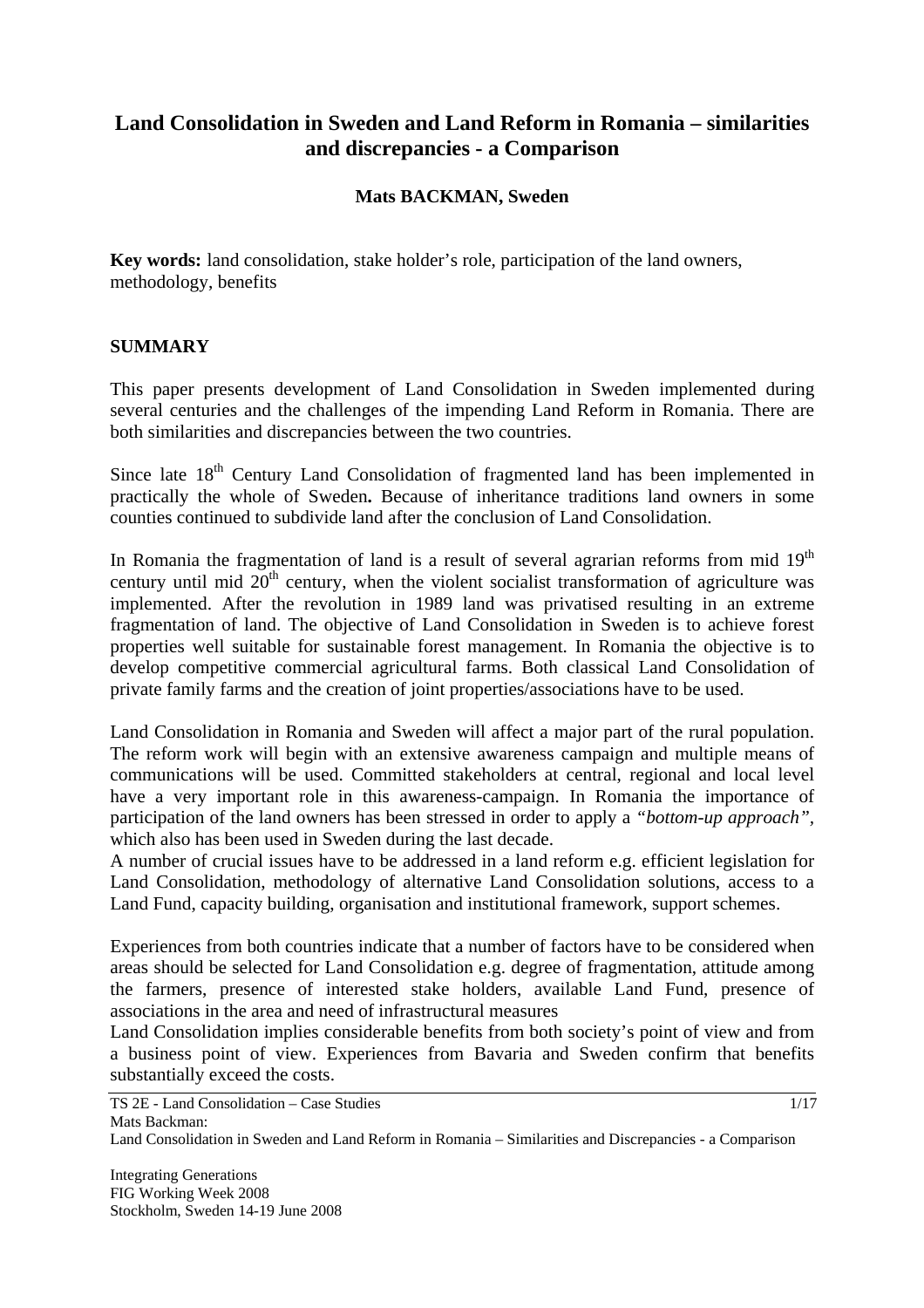# **Land Consolidation in Sweden and Land Reform in Romania – similarities and discrepancies – a Comparison**

#### **Mats BACKMAN, Sweden**

### **1. INTRODUCTION**

Land Consolidation in Sweden has a long history and started during the 18<sup>th</sup> Century. Land Consolidation was practically implemented for all fragmented land in the whole of Sweden. However Land Consolidation had to start again in the beginning of the 20<sup>th</sup> Century in the county of Dalarna mainly due to inheritance traditions among the land owners who continued to subdivide land by themselves after the conclusion of the previous Land Consolidation regardless of the consequences. *"Land Consolidation is a never ending story".*

In Romania the fragmentation of land is a result of several agrarian reforms from mid  $19<sup>th</sup>$ century until mid  $20<sup>th</sup>$  century, when the violent socialist transformation of agriculture was implemented. After the revolution in 1989 land was privatised resulting in the fragmentation of land which prevailed just before the *take-over* of the communists.

The extent of fragmented areas is very different between Romania and Sweden. In Romania the extent of fragmented areas is approximately 7,7 million hectares arable land distributed over the whole country. In addition there is also approximately one million hectares fragmented forest land. In Sweden only a few hundred thousands hectares of arable land is fragmented and approximately one million hectares of forest land is fragmented mainly in the county of Dalarna in the central part of Sweden. Furthermore the fragmentation in Romania can be expressed by the size of the parcels which is only 0,5 hectares whereas the size of the parcels in Sweden is 2 - 5 hectares. These discrepancies between Romania and Sweden regarding the extent and character of fragmentation will greatly affect the awareness among the politicians, stakeholders and the land owners.

The objective of Land Consolidation in Sweden is to achieve forest properties well suitable for sustainable forest management. In Romania the objective is to develop competitive commercial agricultural farms and radically reduce the number of parcels from approx. 16 Millions parcels to less than 1 Million parcels. In order to achieve these challenging both simple Land Consolidation and Comprehensive Land Consolidation will be used.

| <b>Simple Land Consolidation</b>                   | <b>Comprehensive Land Consolidation</b> |  |  |
|----------------------------------------------------|-----------------------------------------|--|--|
| Optimising the premises in the agricultural sector | Will also include                       |  |  |
| - parcel concentration                             | - rural development                     |  |  |
| - land exchange                                    | - land use planning                     |  |  |
|                                                    | - land management                       |  |  |
|                                                    |                                         |  |  |
| <b>Common features:</b>                            |                                         |  |  |
| Strengthened ownership and rights                  |                                         |  |  |

**Figure 1-1.** Features of simple and comprehensive Land Consolidation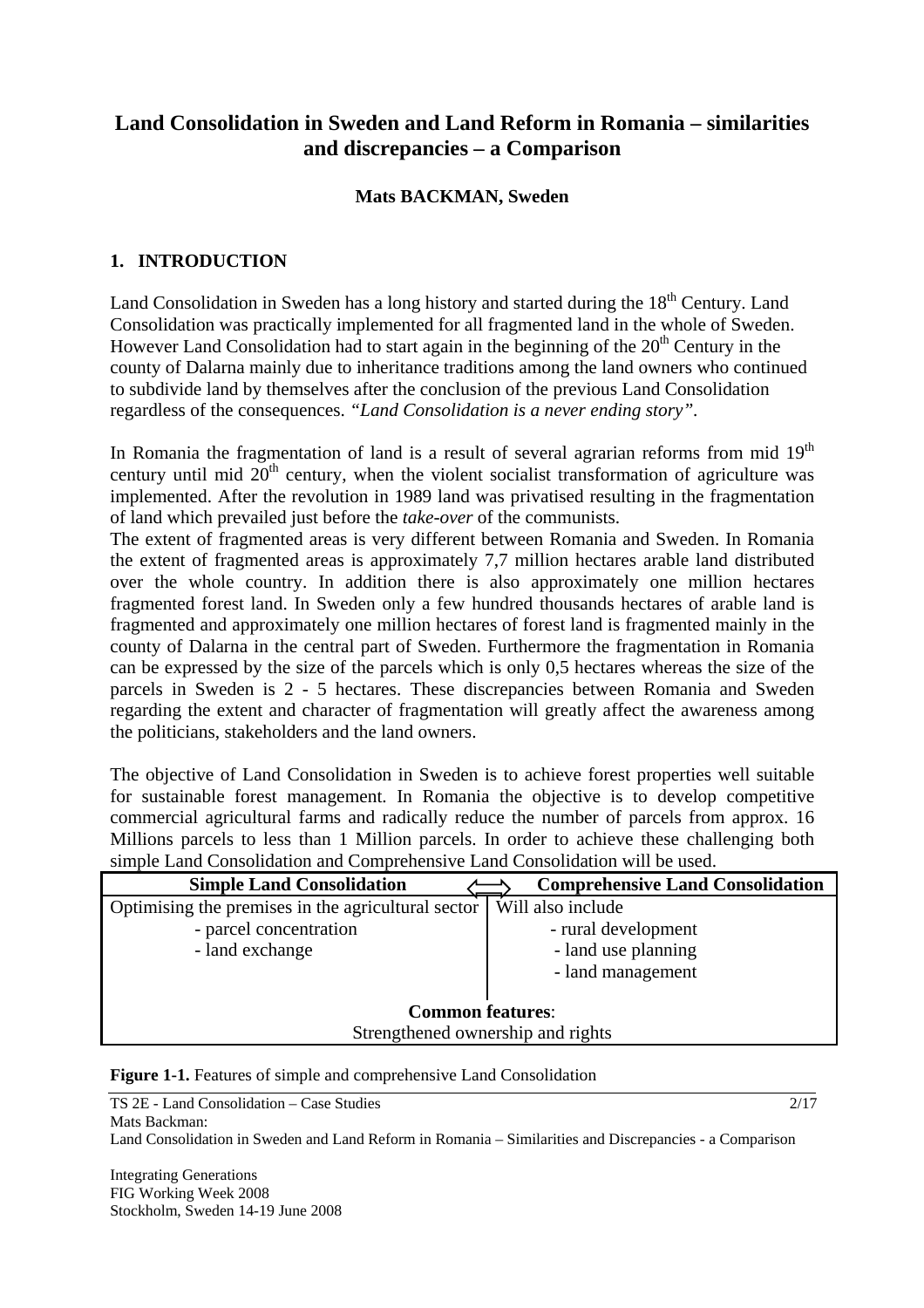In Sweden both voluntary as well as compulsory measures have been used but in the most fragmented areas compulsory Land Consolidation is recommended. During the preparatory work for a land reform in Romania the politicians and the authorities are inclined to give preference to voluntary measures because of bad experiences during the communist regime. According to experiences in Western Europe voluntary Land Consolidation will not give acceptable effects.

Radical forms of Land Consolidation will affect a major part of the rural population. The reform work has therefore to begin with an extensive awareness campaign and multiple means of communications will be used. Committed stakeholders at central, regional and local level will have a key role in this awareness-campaign. They will greatly promote successful information. All national and local authorities should be involved.

The radical forms of Land Consolidation will address a number of crucial issues e.g.

- Efficient legislation for Land Consolidation
- Working concept
- Public opinion in land consolidation
- Stakeholders partnership
- Methodology the need of a cost-efficient procedure
- Powerful data support
- Access to a Land Fund
- Resources needed
- Organisation and institutional framework
- Capacity building
- Support schemes

In Sweden most of these issues have gradually been solved. The situation in Romania will be completely different when the land reform is initiated. Experiences from Land Consolidation in West-European countries regarding e.g. legislation, methodology and organisation will be useful when an appropriate strategy for the Romanian land reform will be applied.

### **2. EFFICIENT LEGISLATION FOR LAND CONSOLIDATION.**

It is necessary with an appropriate legislation for Land Consolidation and the most important contents of such legislation should be

- Conditions or provisions for Land Consolidation
- Right to initiate the process
- Extent of area to be consolidated
- Opinion issue
- Responsible, independent and neutral authority for Land Consolidation Procedure
- Principles of re-distribution of land
- Provisions for the formation of joint properties or associations
- Valuation provisions and procedure
- Decision process
- Permissibility order (if needed)

Land Consolidation in Sweden and Land Reform in Romania – Similarities and Discrepancies - a Comparison

3/17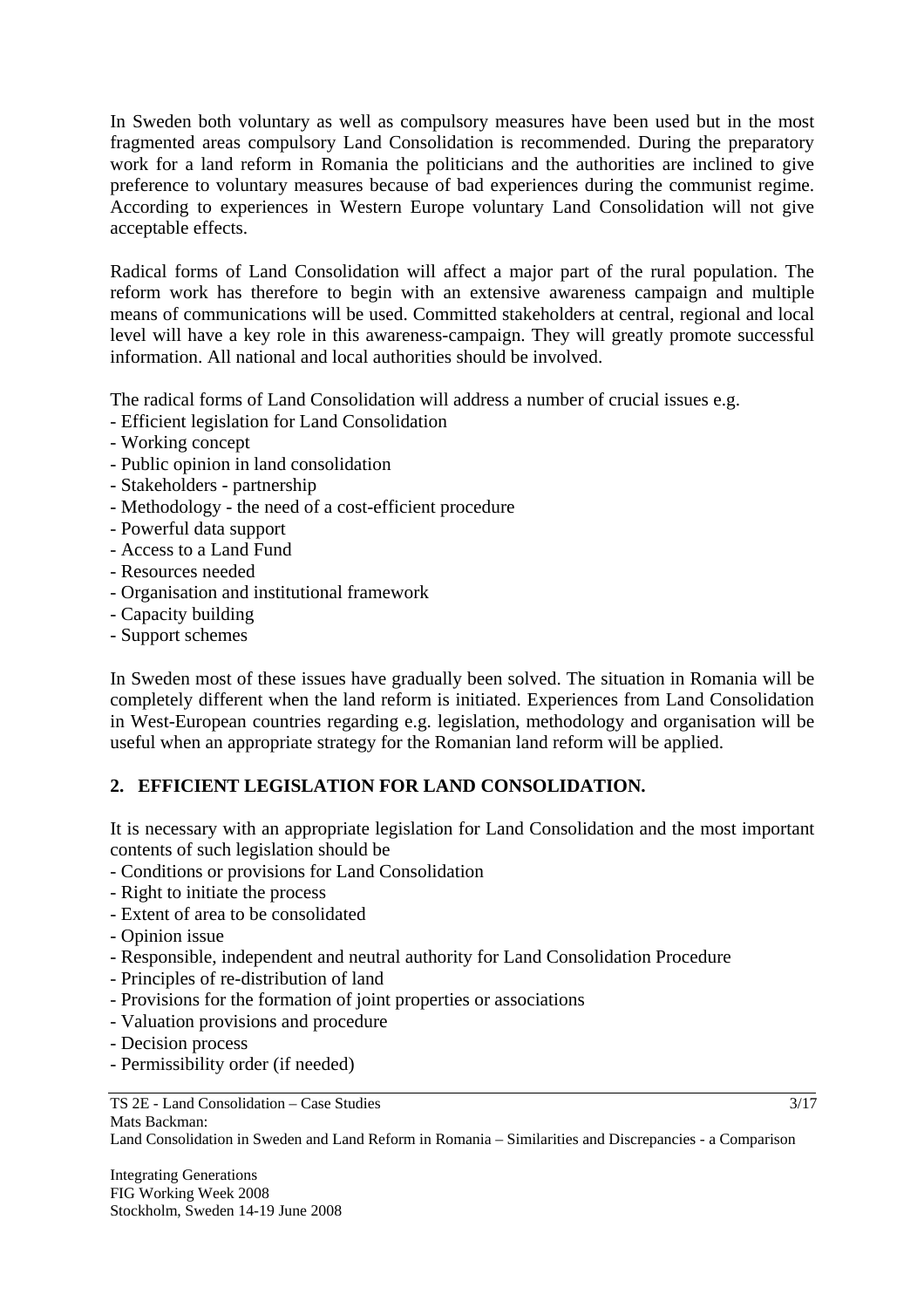- Property formation order
- Compensation order incl. payment conditions
- Order of possession
- Order of cost-sharing
- Conclusion order incl. provisions of appeals

It should be emphasized that future fragmentation has to be forbidden by law.

In Sweden there have been several legislations for Land Consolidation since  $18<sup>th</sup>$  century and the present property formation act since 1972 satisfies the above mentioned objectives. In Romania there is no adequate legislation for Land Consolidation. In the project "*Policy Support for Land Consolidation - Romania"* a Draft Land Consolidation Law was proposed but it has not yet been decided by the Romanian parliament. Therefore an adequate legislation for Land Consolidation must be decided before the land reform can start.

### **3. WORKING CONCEPT**

The guide lines of a Land Consolidation should be elaborated in such a way that the final result will achieve a renewal of the society and a sustainable development of the rural areas. Besides techniques and redistribution of land the working concept should focus on e.g. the social/economical development for the proprietors, resolution of the fragmentation problems, which land use is relevant, improved infrastructure, village renewal and environmental issues.

In Sweden some of the mentioned issues have been considered in the implemented Land Consolidation projects e.g. resolution of the fragmentation problems, improved infrastructure and environmental issues. Romania which is in the planning stage of a nationwide land reform has no experience of implemented Land Consolidation projects but according to the terms of reference of the project "*Policy Support for Land Consolidation - Romania"* the government has the ambition

to facilitate the restructuring of the agricultural and rural sectors through the implementation of reformed agricultural and rural policies

- to stimulate economic growth and alleviate poverty
- to increase the competitiveness of the Romanian farming sector.

### **4. PUBLIC OPINION IN LAND CONSOLIDATION**

Public opinion among the participants in a Land Consolidation is crucial regarding the success of the project. The reason is that if the public opinion among the participants is positive it will lubricate the mediations and the negotiations between the cadastral authority and the participating land owners thus promoting the whole procedure. This statement is valid for both Romania and Sweden. Bad experiences during the communist period are the main argument in Romania for the *bottom-up approach* whereas the previous *top-down bureaucracy* in Sweden is the reason for the new approach*.* Participation from the participants will also promote public opinion and it is important that the cadastral authority offers the participants opportunities to participation in important issues e.g. principles for the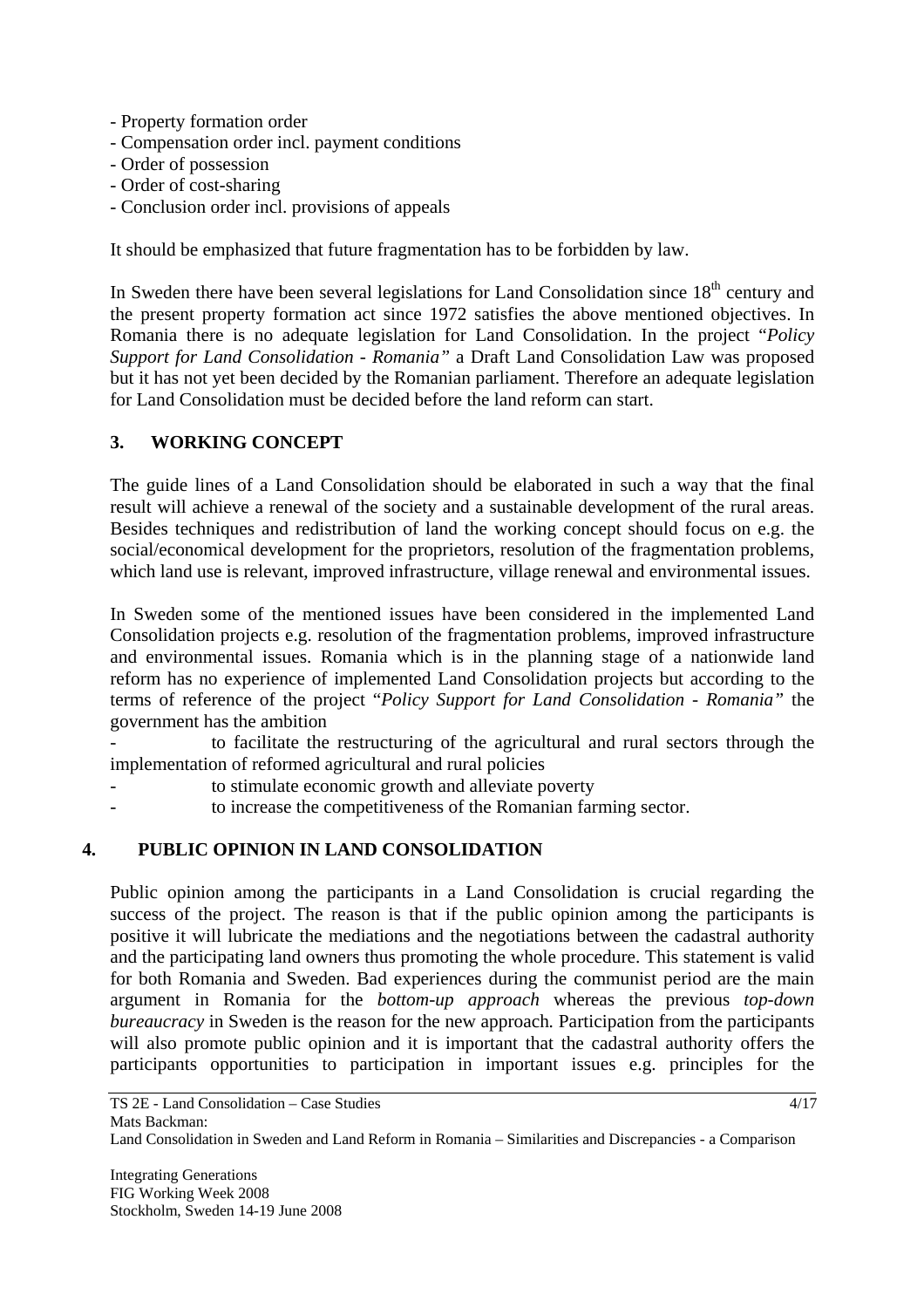elaboration of the re-allotment design, principles of valuation and investigation of infrastructural measures.

# **5. STAKEHOLDERS – PARTNERSHIP**

Stakeholders play an important role in the initial stage of a Land Consolidation when the authorities organise information meetings for the land-owners concerned. The way this awareness campaign is conducted will affect the attitude and the opinion among the participants very much. Figures 5-1 and 5-2 are examples of awareness campaigns in Romania and Sweden.



**Figure 5-1** Initial information meeting in **Figure 5-2** Initial information meeting Sweden in Romania



It is very important that stakeholders at central, regional and local level dedicate themselves at this stage in order to achieve successful information. The collaboration between the various actors in this process is shown in Figure 5-3.

 $\overline{1}$ 



 **Collaboration between participating authorities (institutions) at local level** 

**Figure 5-3** Collaboration between various actors in Land Consolidation

According to figure 5-3 the Cadastral Authority has a very central position in this collaboration.

It is also very important that the message is crystal-clear so that everybody can understand the information and avoid misunderstanding.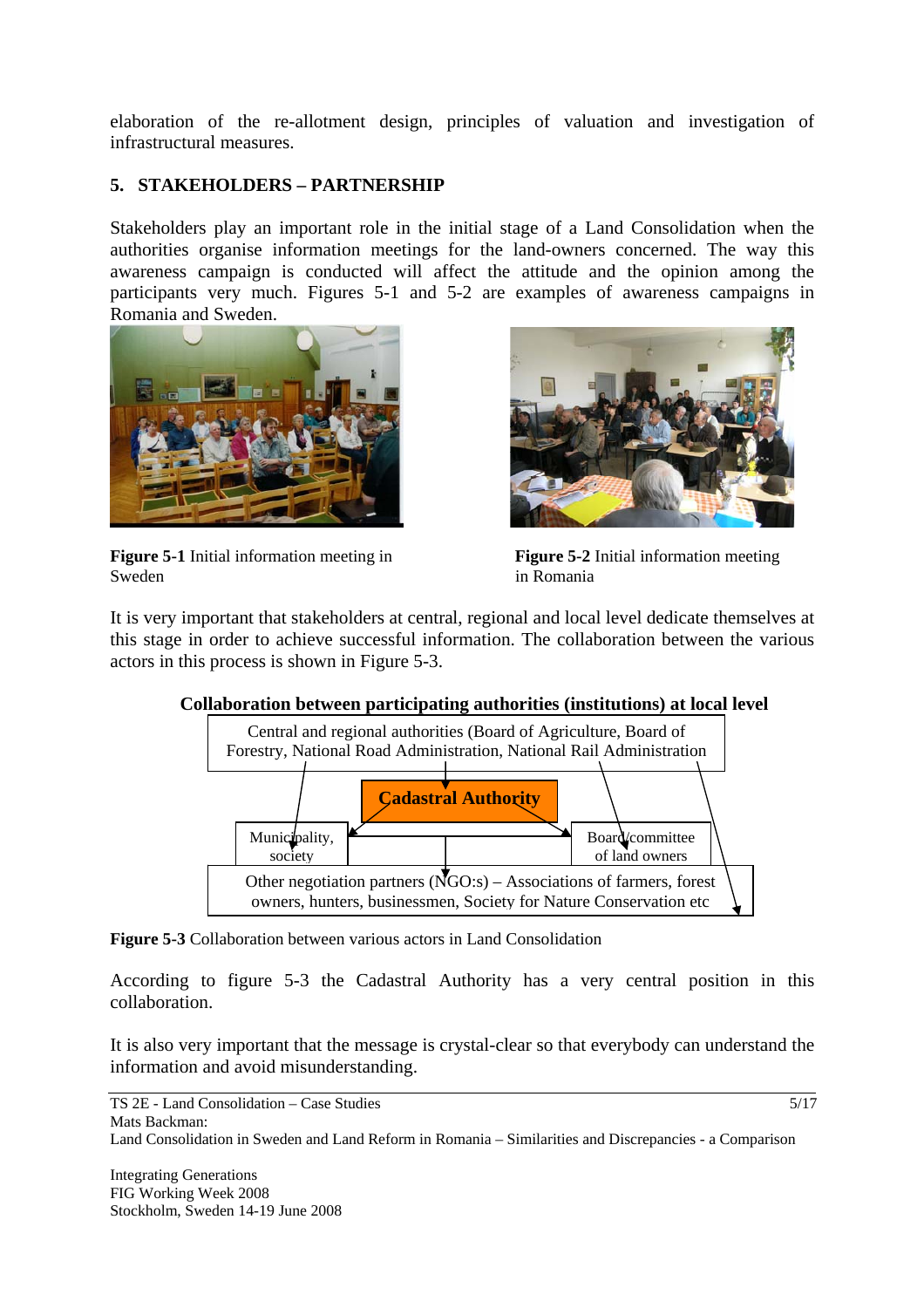Nearly thirty years ago a partnership similar to Figure 5-1 was established in the county of Dalarna, Sweden, and during the last ten years the associations of farmers and forest owners have increased their commitment considerably in order to promote the interest for Land Consolidation in the most fragmented areas. Their activities have influenced the public opinion in a positive direction among the land owners concerned.

Besides the mentioned actors there are also non-governmental organisations (NGO:s) as negotiation partners e.g. Association of farmers, hunters and business-men, Society for Nature Conservation. Land Consolidation (L C) influences the rural environment to a great extent and consequently L C also influences the situation for these organisations.

Experiences from both Romania and Sweden show that in some cases local stakeholders with a strong negative attitude might argue against the proposed Land Consolidation project. In some cases such stakeholders continue their creation of negative public opinion during the Land Consolidation procedure thus complicating the whole procedure. According to the Swedish Property Formation Act there is a condition regarding the public opinion among the participants. If the opinion against the proposed Land Consolidation project is to too strong the procedure has to be cancelled. In cases when the public opinion is uncertain the Swedish Property Formation Act offers an opportunity to take a permissibility order which can be appealed to the district court. This measure should be used to avoid plenty of unnecessary work.

# **6. METHODOLOGY - THE NEED OF A COST-EFFICIENT PROCEDURE**

There is requirement in a Land Consolidation project from both the participants and the sponsors that the methodology should contribute to a cost-efficient procedure. In order to fulfil this objective the various activities have to be time-scheduled and streamlined. Romania has no experience regarding methodology. In Sweden a well elaborated methodology has gradually been developed as shown on Figure 6-1. The figure shows the chronological order of the various activities. Most of the orders will be taken at the last meeting with the participants in order not to delay the procedure. If this order is taken directly after the interviews of the participants some dissatisfied participants might appeal to court thus causing considerable delays in the procedure.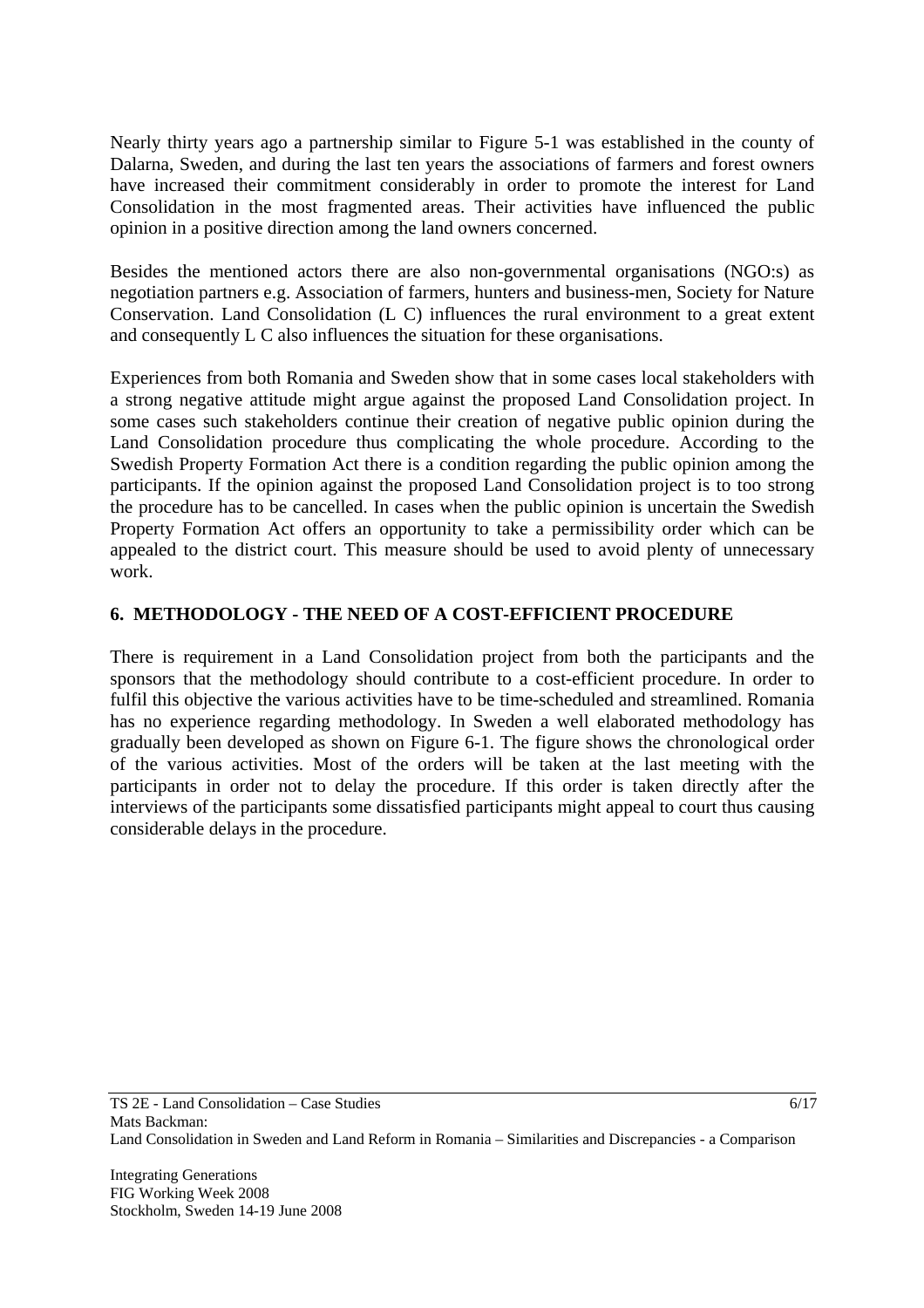

**Figure 6-1** Methodology in Land Consolidation in Sweden

The described methodology will promote a cost-efficient procedure which is demanded both from the participants and the sponsors. The pictures 6-2 and 6-3 show how the bottom-up approach is applied in L C projects in Sweden. According to picture 6-2 it is important to give the individual land owner an opportunity to a dialogue regarding his proposed consolidated property. Normally forest owners are concerned about the value of both their present properties and the value of the land which they will be allotted. Forest excursions therefore play an important part to increase their knowledge and understanding.



**Picture 6-2** Dialogue with a land-owner **Picture 6-3** Forest excursion regarding project in Sweden



regarding re- allotment design in a L C forest valuation in a L C project in Sweden

There is one essential difference between Romania and Sweden. In Romania there are millions of subsistence and semi-subsistence farms with an average size of approximately 2 hectares. The objectives of the future Land Reform are to create competitive viable family farms. If this objective will be fulfilled the number of farms have to be decreased with

```
TS 2E - Land Consolidation – Case Studies 
Mats Backman: 
Land Consolidation in Sweden and Land Reform in Romania – Similarities and Discrepancies - a Comparison 
                                                                                                        7/17
```
Integrating Generations FIG Working Week 2008 Stockholm, Sweden 14-19 June 2008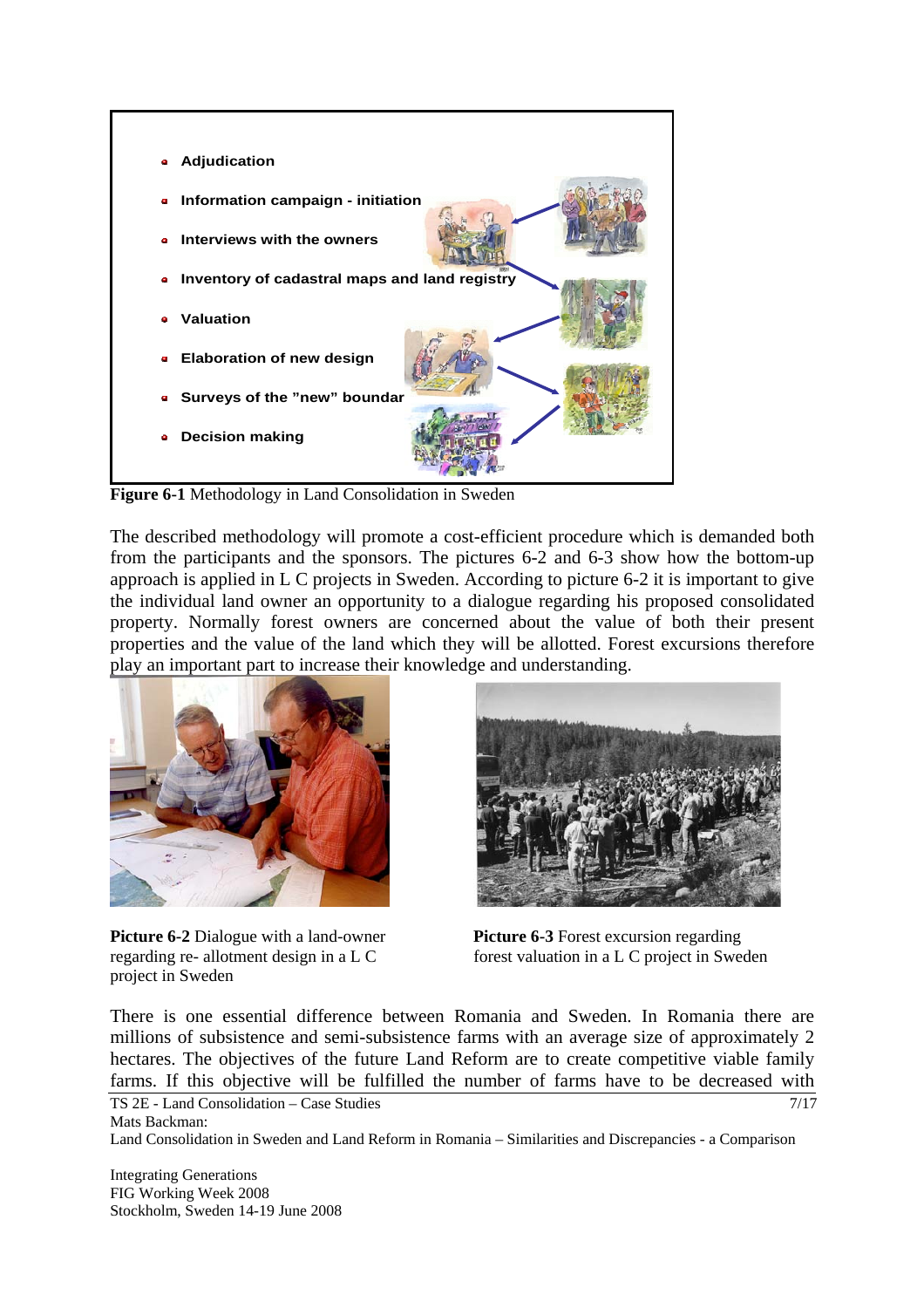approximately 75 %. Some of the farmers might decide to sell their land or accept the proposed early retirement alternative. A majority wants however to keep their land which they recently have got back by the restitution. How can such a problem be solved? In the project "*Policy Support for Land Consolidation - Romania"* there was proposed that those farmers who did not fulfil the target of minimum size of the agricultural farms should either try to buy additional land from the land fund if its available or be shareholders of a joint property or association. The creation of a joint property or association is a low-cost procedure and the farmers do not loose their land but keep it as share of a joint property or association. It is a difficult challenge mainly for the cadastral surveyor and will require a lot of mediation and negotiation with the farmers.

In Land Consolidation projects there have to certain extent been similar situations with requirements of minimum property size exceeding that of several land owners. Under such circumstances the creation of joint properties have been a good solution but it should also be mentioned that many land owners decided to sell their land because they did not evaluate a share in a joint property very high. Today the required minimum size of forest properties have been decreased and normally it is possible for those land owners with small properties to buy additional land from the Land Fund.

# **7. POWERFUL DATA SUPPORT**

A tremendous number of data will be handled in a Land Consolidation project. In a normal size project in Sweden approximately 500 000 data will be handled. There will be the same situation in the future land reform in Romania. Under such circumstances it is necessary with a powerful data support for

- calculation of the values

- the access to cadastral registers and to keep the cadastral information up-to-date

- the elaboration of the re-allotment design by GIS techniques and the analysis of different alternatives

- the calculations of the economical settlements for the participants





TS 2E - Land Consolidation – Case Studies Mats Backman:

Land Consolidation in Sweden and Land Reform in Romania – Similarities and Discrepancies - a Comparison

8/17

Integrating Generations FIG Working Week 2008 Stockholm, Sweden 14-19 June 2008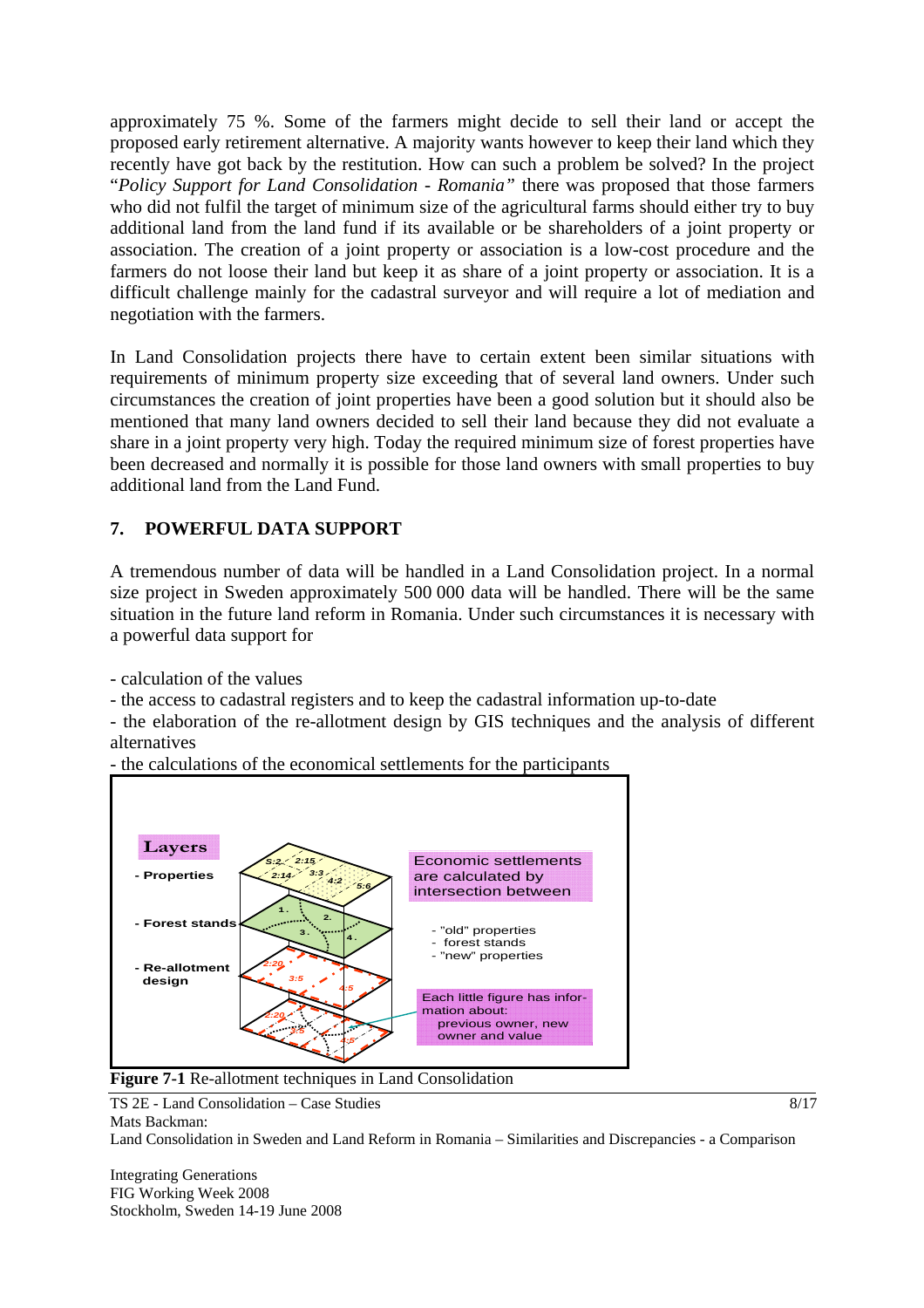In Sweden a considerable progress has been achieved in the work with the re-allotment design by the development of the new GIS-system, GISOM, which matches the requirements from both participants and stakeholders. Especially the overlay-techniques offer essential advantages. The principles of the overlay-techniques are shown on Figure 7-1. During meetings between the participants and the cadastral authority it is very advantageous to show the consequences of alternative locations and design for the participant. Earlier a manual calculation of an alternative location or design of the proposed consolidated property would require at least a man-day. With the new techniques such a manoeuvre can be made within one minute!

# **8. ACCESS TO A LAND FUND**

Experiences in many countries where a Land Fund is available for a Land Consolidation project confirm that considerable advantages have been achieved. The Land Fund will serve as a catalyst and a lubricating medium in the consolidation process. The fund can start to purchase land before and then during the Land Consolidation. During the Land Consolidation the Land Fund will then sell real estate to farmers who want to increase their farms in order to create more competitive commercial farms. The presence of a Land Fund also greatly facilitates the elaboration of the re-allotment design.

In Sweden the Agriculture Board is the agency responsible for the Land Fund and it is recommended that a similar Agency is established in Romania for the same purpose.

### **9. RESOURCES NEEDED**

The resources needed depend on several matters e.g. the extent of the fragmentation area that need to be consolidated, the time schedule for the implementation of the L C, available subsidies, the attitude and interest among the land owners regarding L C.

As mentioned earlier the total extent of the fragmented area in Romania is approximately seven times larger than that of Sweden. Another difference between the two countries is that the future land reform in Romania will concern mainly the arable land whereas L C in Sweden concerns forest land. Therefore it is understandable that the government of Romania gives a much greater priority to the Land Reform than the Swedish government gives to L C. With regards to the extreme fragmentation in Romania it should be expected that the attitude among the land owners will be positive to a land reform. On the other hand it might be difficult to implement compulsory measures when the Romanian farmers recently have got back their land after the communist regime. The many subsistence farmers who will be obliged to sell their land or become shareholders of a joint property or association are probably not in favour of to give away their titled land.

The available subsidies have a great influence on the net cost for the Land Reform or L C which at the same time affects the attitude among the land owners regarding L C. The amount of subsidies is also an expression of to which extent the government gives priority to L C.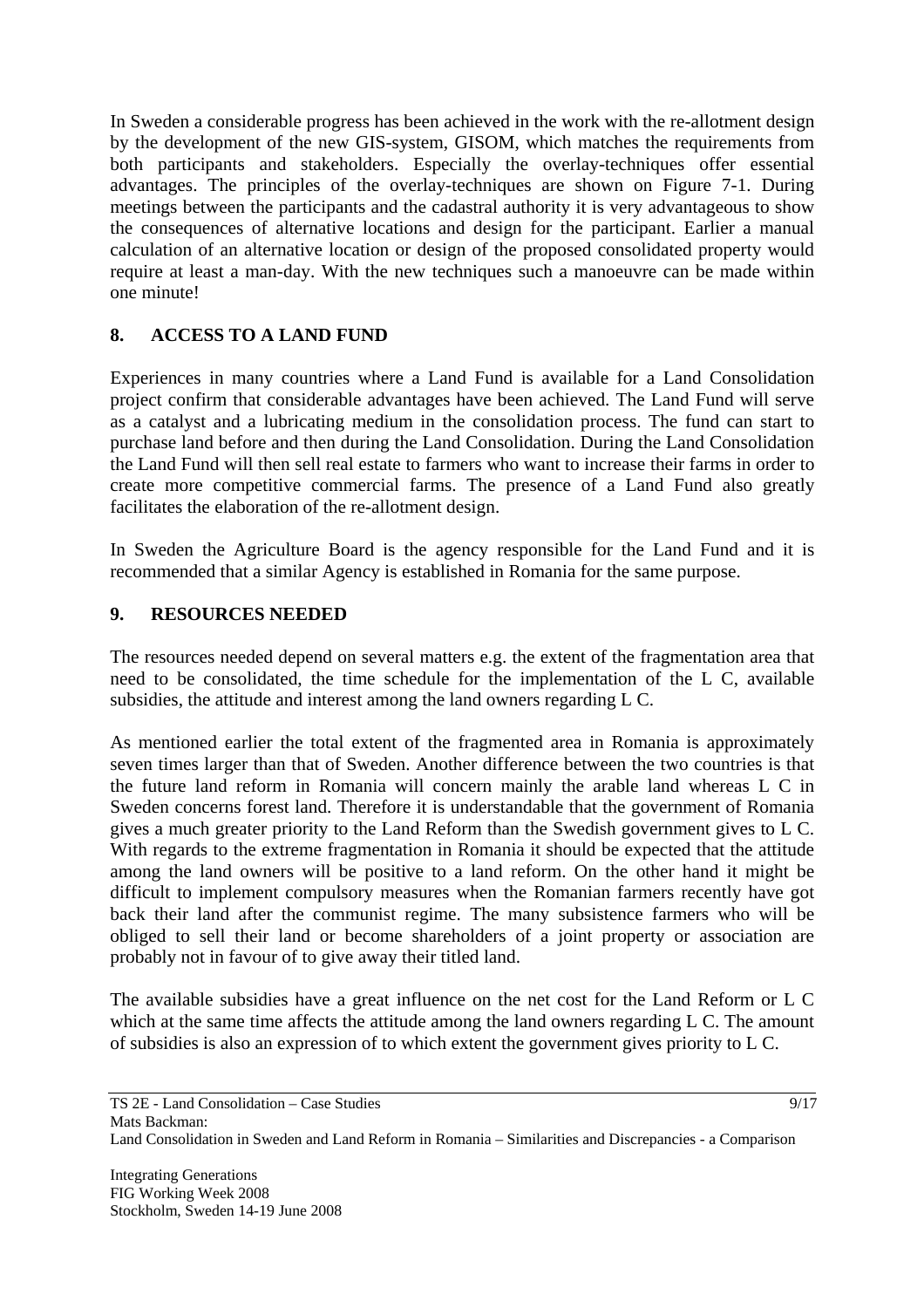In Sweden the subsidies have gradually been decreased from 100 % to approximately 50 % of the total cost for L C today. This decrease of the subsidies has forced the cadastral authority to rationalize the procedure in order to keep the net cost for the land owners more or less unchanged.

In Romania the government gives higher priority to L C and has decided that the subsidies for a land reform will be 75 % including EU-subsidies during 2007 – 2013.

The time-schedule of the future land reform in Romania is mainly a political issue. In the project "*Policy Support for Land Consolidation - Romania"* the estimated accomplished area implemented per year and the number of farmers who would be concerned at two alternative ambitions of implementation time 30 respectively 50 years according to the following table.

| "Target"<br><b>Implementation</b><br>time<br>years | Accomplished area<br>hectares per year | Number of farmers<br>concerned |
|----------------------------------------------------|----------------------------------------|--------------------------------|
| 30                                                 | approx. 250 000                        | approx. 140 000                |
| 50                                                 | approx. 150 000                        | approx. 80 000                 |

**Table 9-1** Land Reform in Romania – ambitions of accomplished area/year

According to experiences from Western Europe it is neither realistic nor recommendable to assume a shorter implementation time than 30 years. Even 30 years is a very high ambition from various aspects.

During the last 35 years Land Consolidation projects in Sweden have been implemented for approximately 300 000 hectares or 8 500 hectares per year. With an increased ambition of 10 000 hectares or 20 000 hectares per year the implementation time of 1 million hectares can be seen in Table 7-2. The reason why it is not recommendable to calculate with a larger implemented L C area per year is that the majority farmers will not support a higher ambition if the subsidies will not increase considerably.

A comparison between the two tables 7-1 and 7-2 shows clearly a very great difference between Romania and Sweden regarding the importance and need of Land Consolidation

| <i>Target</i><br>Implementation time<br>years | Accomplished area<br>hectares per year | Number of farmers<br>concerned |
|-----------------------------------------------|----------------------------------------|--------------------------------|
| 50                                            | approx. 20 000                         | approx. $4000$                 |
| <b>100</b>                                    | approx. 10 000                         | approx. $2000$                 |

**Table 9-2** Land Consolidation in Sweden – accomplished area/year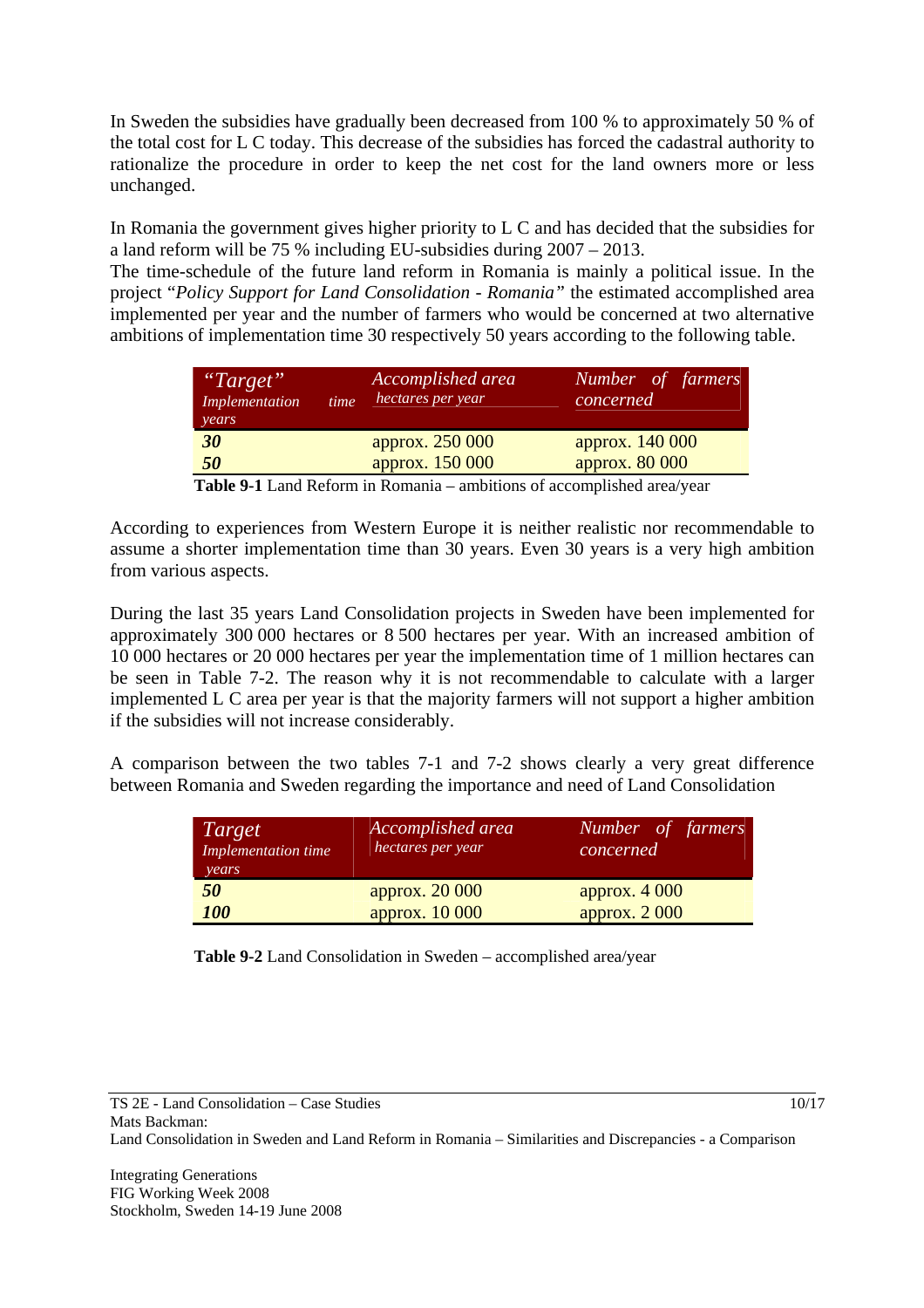# **10. ORGANISATION AND INSTITUTIONAL FRAMEWORK**

#### **10.1 Institutional Solution**

In Romania there is an urgent need to establish a Land Consolidation Agency responsible for the Land Reform. This independent agency should be established without delays and should be a part of the present National Agency for Cadastre and Land Registration.

At the central level the agency will basically take responsibility for the following tasks

- establishment and maintenance of the technical system for planning and monitoring of Land Consolidation at national level

- good communication with the local offices and reporting routines

- technical support (mapping, IT, GIS)

- support to the local offices in promoting consolidation activities to land owners and the general public

- responsibility, competence, staffing and activity in legal matters for advice to local consolidation offices

At the agency's headquarters there are high rank specialists e.g. lawyers, economists, ITspecialists, public relations personnel and administrators to give the regional offices the necessary support

In Sweden where Land Consolidation has been implemented since the  $18<sup>th</sup>$  century the organisation has gradually been adapted to the political objectives, current situation and needs. Since several decades the National Land Survey is the responsible agency for the implementation of Land Consolidation projects. The National Land Survey is organised with headquarters in the city of Gävle and regional cadastral authorities in each county. At  $1<sup>st</sup>$  of June 2008 the Land Registration Agency will be a part of the National Land Survey. It should be stressed that the agency has to work independently in the implementation of various procedures according to the legislation. According to the rather few appeals to court all over the country there is a great common confidence and trust regarding the competence of the agency's personnel in their application of the legislation.

The staffing at the agency's headquarters includes high rank specialists similar to what is mentioned for Romania.

Regardless in which country Land Consolidation is implemented it is absolutely vital that the relationship between central and local levels as regards responsibility for production, technical guidance, operational guidance, legal support, financial conditions etc., is crystal clear.

In the project "*Policy Support for Land Consolidation - Romania"* it was estimated that the total number of personnel would be approximately 300 employees with an annual target of 150 000 hectares and approximately 500 employees with an annual target of 250 000 hectares. The target will also be determined by the number of land owners concerned. At both targets in Table 7-1 the mediation and negotiation work will be very tough.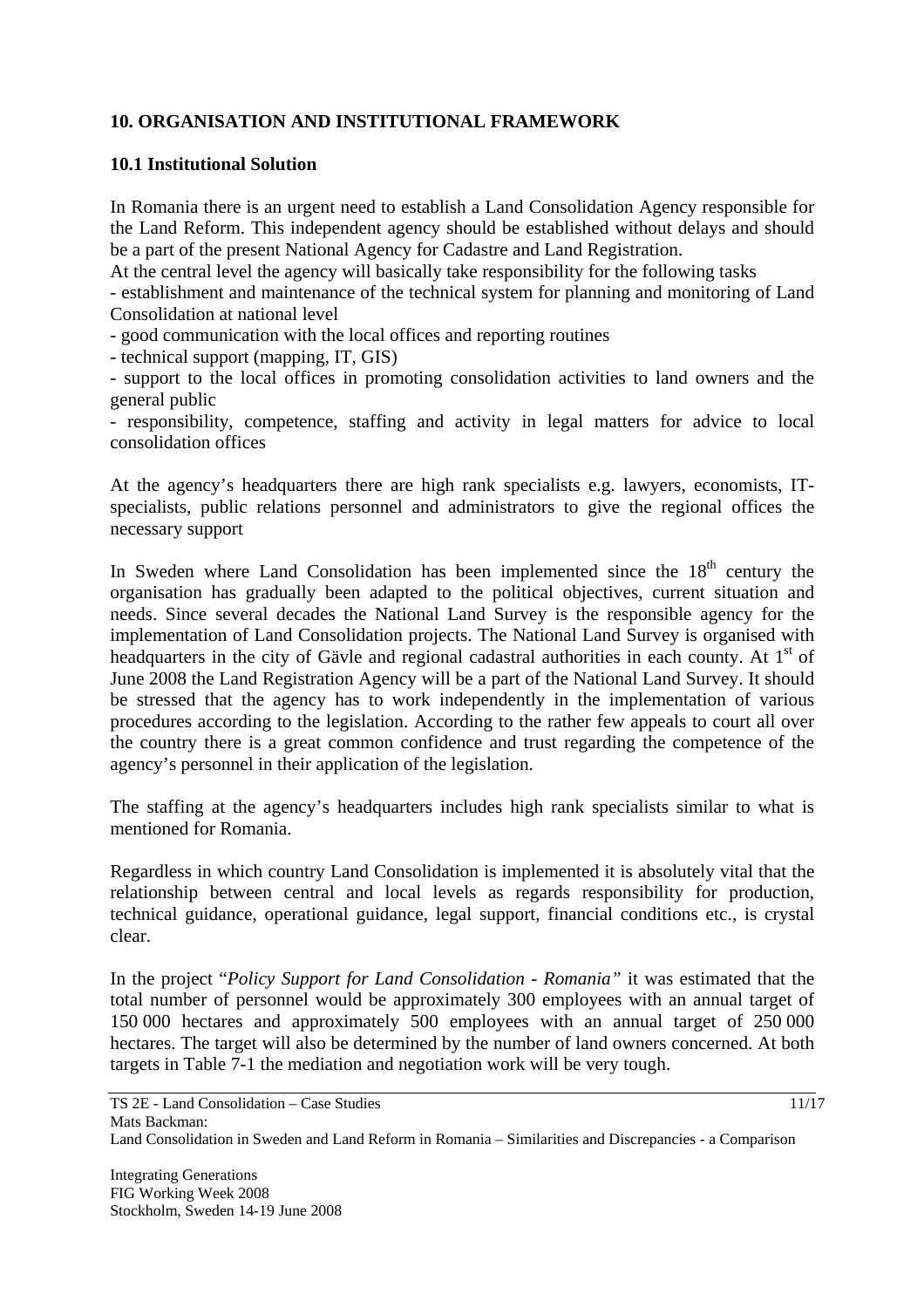In Sweden with a much smaller target the figures will be 15 employees with an annual target of 10 000 hectares and approximately 30 employees with an annual target of 20 000 hectares.

#### **10.2 Coordination Committee**

The land reform is a very important issue for Romania that concerns many people, institutions and organizations. It is important that the land reform offers opportunities to a participatory and *"bottom-up"* approach. The Ministry of Agriculture is recommended to be the main promoter of land consolidation. As a first step to promote land consolidation Ministry of Agriculture should initiate the establishment of an Inter-Ministerial Coordination Committee responsible for co-ordination of information activities, publicity and awareness campaigns.

The Committee shall include all relevant stakeholders including e.g. Ministry of Agriculture, Ministry of Environment, Ministry of Finance, National Agency for Cadastre and Land Registration, National Board of Agriculture, National Association of Farmers and Agricultural Research Institutions.

Rural development will be promoted if consensus can be achieved on priorities at high political level and gain political support and ensure the co-operation of stakeholders.

The Ministry of Agriculture should also initiate the establishment of regional/local committees of stake holders with a broad representation from National Agency for Cadastre and Land Registration, municipalities, county administration, association of farmers etc. These regional/local committees of stake holders should be responsible for information campaigns in order to make the land owners aware of the fragmentation problems and how to stimulate rural development. These local committees of stakeholders should also participate in the land consolidation procedure because they have good capacity as stakeholders and *"ambassadors"* thus promoting the land reform. The stakeholders have no decision capacity but will assist in the procedure as advisors and reference group.

This solution with an Inter-Ministerial Coordination Committee for Romania is proposed in the final report of the project "*Policy Support for Land Consolidation - Romania".* It is my conviction that such a solution would promote Land Consolidation even in Sweden although the extent of fragmentation is much smaller than in Romania.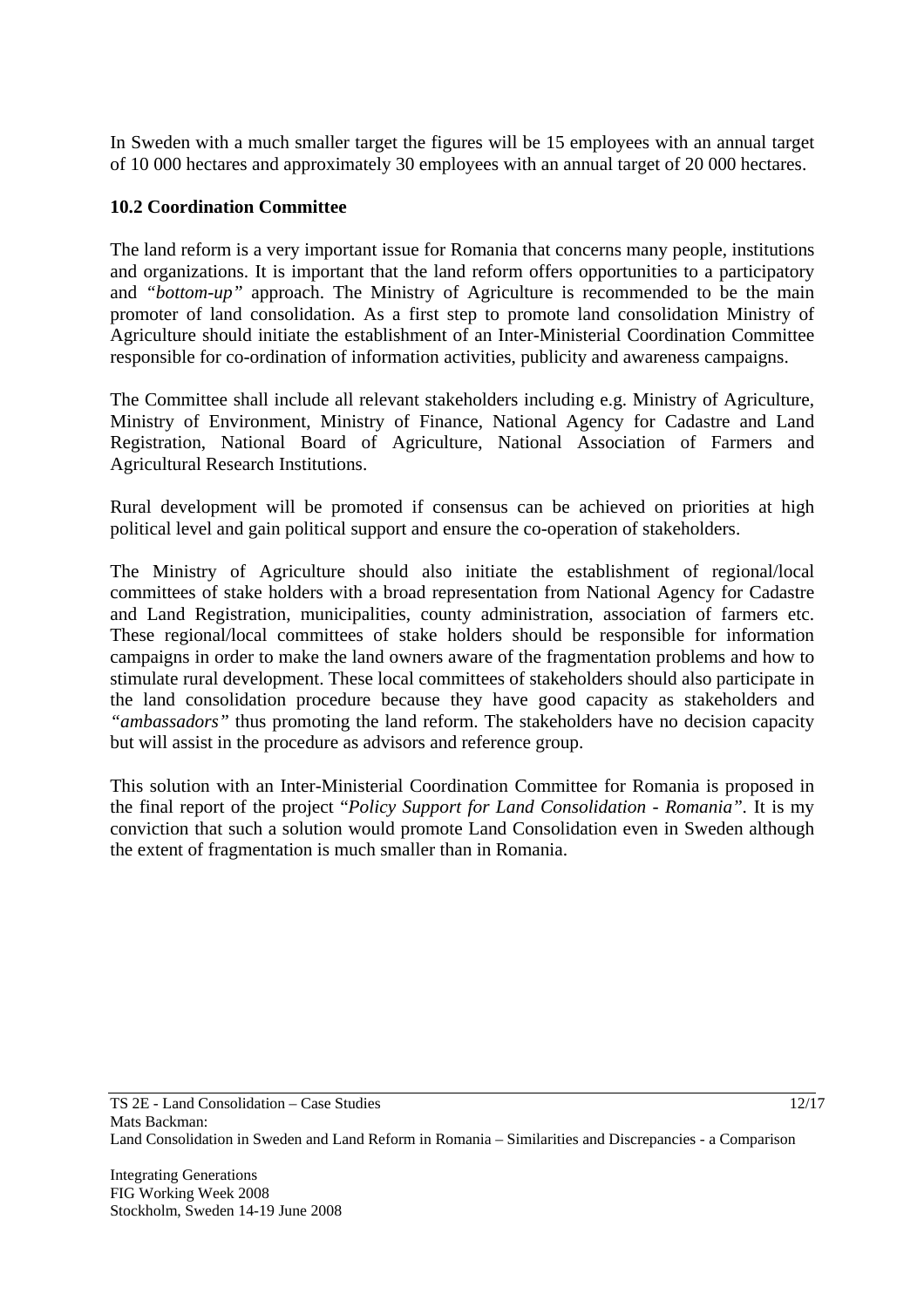## **11. CAPACITY BUILDING**



 **Picture 11-1** A Cadastral surveyor chairs a meeting

The Land Consolidation or a Land Reform can only be implemented if well educated and trained professional staff is available. This is especially important in Romania due to the huge size of the work to be done but also in Sweden because of cost reasons. This capacity building is especially important for the following categories who will work in practice with the implementation of Land Consolidation projects.

One of the most important persons in the project team of a Land Consolidation is the **cadastral surveyor** (graduated surveyor) who is responsible for the management of the Land Consolidation project.

He/she has to supervise the project, carry out the negotiations with the land owners, make the necessary investigations and have decision capacity. He/she is the key person in the project team. The Cadastral surveyor´s role in Sweden is unique – it is strong and involves great responsibility.

**Map engineers** are responsible for the elaboration of cadastral maps and description – the final documentation of the concluded Land Consolidation procedure. These documents are very important for future research and investigation.

Surveying and valuation in the field are the most time-consuming and expensive activities in the Land Consolidation procedure. At the same time the result of these activities concern individual land owners very much. Therefore **survey engineers** and **valuation specialists** are very important personnel categories who influence the confidence and trust among the land owners.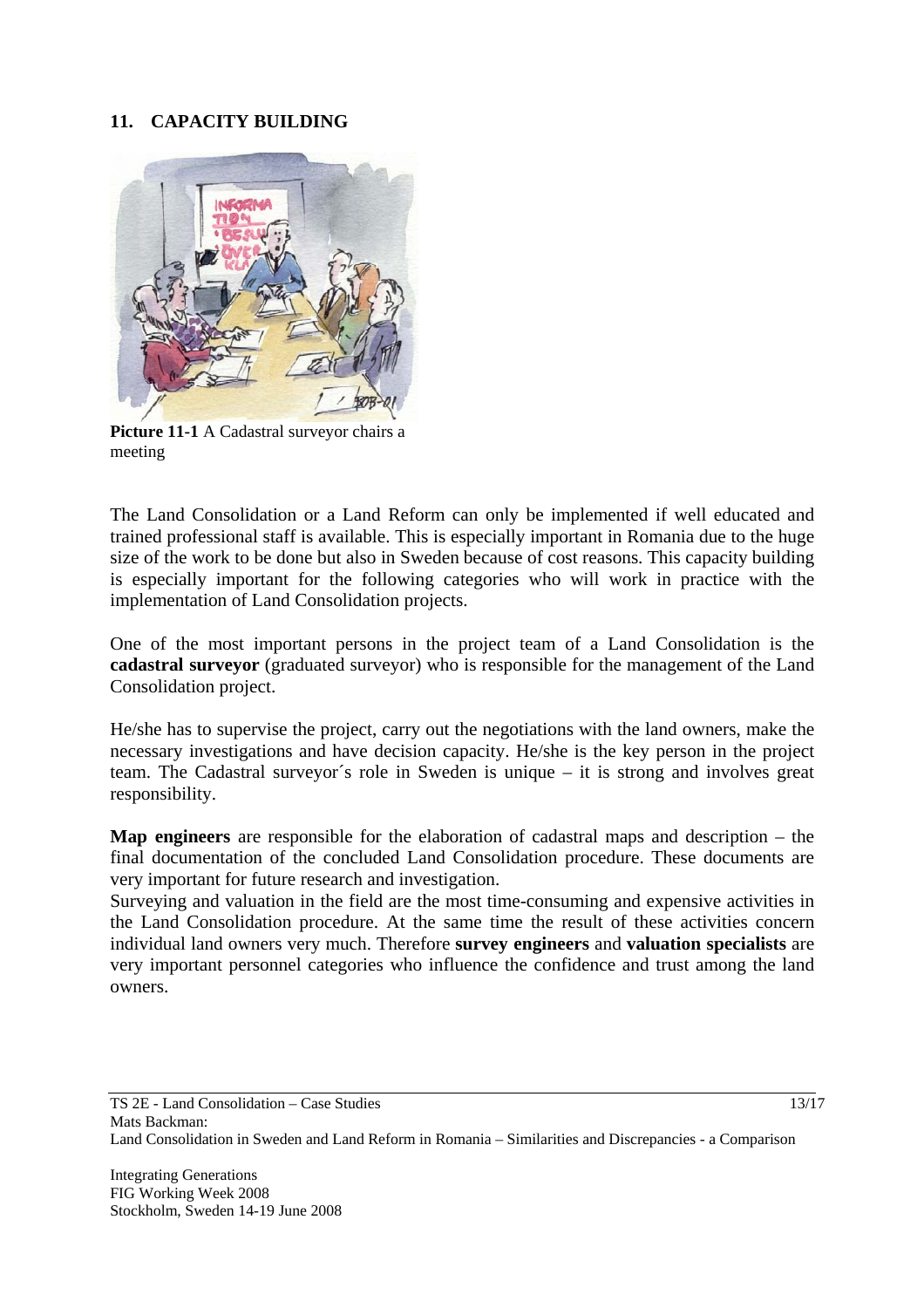

Sweden



**Picture 11-2** Survey engineer and his **Picture 11-3** Forest valuation specialist assistant surveying new boundaries carries out forest inventory as the basis in a L C project in Sweden for the valuation in a L C project in

The **Valuation specialists** need adequate professional capacity in economics, agriculture and forestry, preferably on university level.

The **IT- and the GIS-specialists** are very important in a land consolidation project because they will be responsible and capable of the handling of the huge data bases, use of advanced software (GIS-applications) to elaborate the re-allotment design and the final calculations of the important compensations to be paid.

# **12. SUPPORT SCHEMES**

During 2007 – 2013 there are EU-subsidies for Romania available for Land Consolidation for several measures entitled to subsidies e.g measure 113, 121 and 125. For Romania it was estimated in the project "*Policy Support for Land Consolidation – Romania"* that the annual subsidies from EU and the Romanian government would be approximately 15 Mill. EUR for Land Consolidation projects. It was also estimated that there will be sufficient subsidies for Land Consolidation during 2007 – 2009. The Land Reform would then accelerate gradually. The institutions have to be established at central level and in the counties and the staff adequately educated and trained. The co-ordination committees of stakeholders have also to be trained and well prepared for the planned information campaign. Information material has to be prepared and distributed. Then it will be possible to consider where to begin with the first projects.

After this initial period 2007 – 2009 the land reform will speed up in various counties.

The cost for present Land Consolidation projects is today approx. 200 EUR/hectare. Subsidies to Land Consolidation projects will be supplied from the Ministry of Environment via the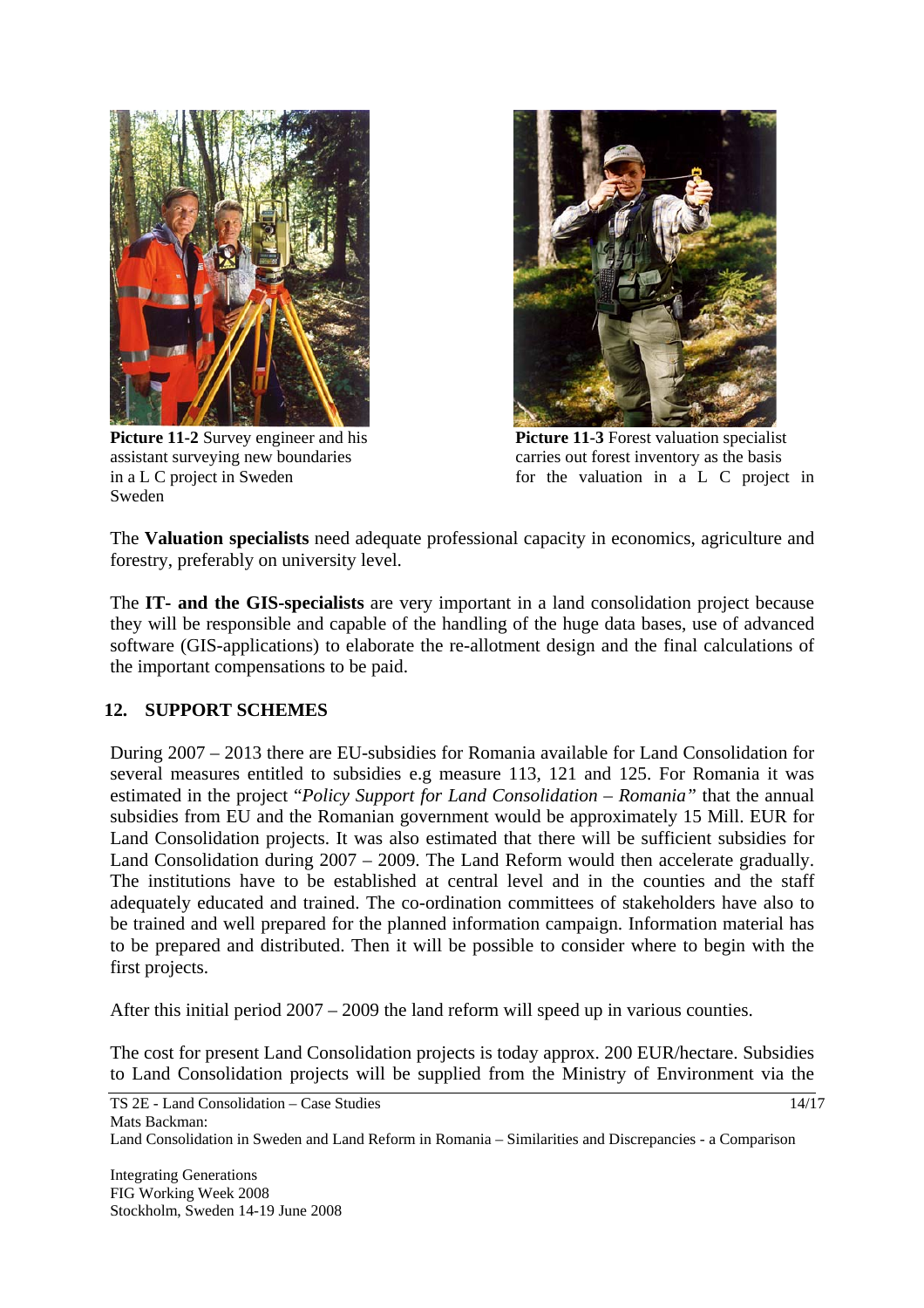National Land Survey and from EAFRD (European Agricultural Fund for Rural Development) Axis 1 will be granted 1 Mill. EUR during 2007-2013. These subsidies will be sufficient to accomplish 10 000 hectares annually. With the higher ambition 20 000 hectares annually the budgeted subsidies will not be sufficient to cover the needs.

# **13. SELECTION OF AREAS FOR LAND CONSOLIDATION**

In Romania the importance of participation of the land owners and stake holders has been stressed in the terms of reference of the recent project *"Policy support for Land Consolidation"* in order to apply a *"bottom-up approach",* which will promote their attitude regarding Land Consolidation. In Sweden this approach has also been used during the last decade. Therefore it is obvious that land owners and stakeholders should participate together with authorities, associations etc when the possible areas for Land Consolidation should be selected

Experiences from both countries indicate that a number of factors have to be considered when areas should be selected for Land Consolidation e.g.

- Degree of fragmentation
- Attitude among the farmers
- Presence of interested stake holders
- Available Land Fund
- Presence of associations in the area
- Need of infrastructural measures

# **14. BENEFITS OF LAND CONSOLIDATION**

The economic evaluation shows clearly that Land Consolation is very profitable for both the individual land owner and the society. The benefits will exceed the costs several times according to experiences in Bavaria and Sweden. Regarding the benefits of Land Consolidation there are just similarities between Romania and Sweden. In Romania where the fragmentation is extreme the benefits of the future Land Reform will be very substantial and bigger in comparison with Sweden.

### **14.1 Benefits for Society**

There are two important objectives related to Land Consolidation – land concentration and simple ownership conditions. If these objectives are fulfilled, then Land Consolidation will give considerable benefits of various kinds for society, business economics and environment and the conditions of life and employment in rural areas will be improved.

The main *benefits for society* are as follows

- Decreased costs for authorities

- Decreased costs for municipalities, National Road Administration, tele communication companies and electric power suppliers

15/17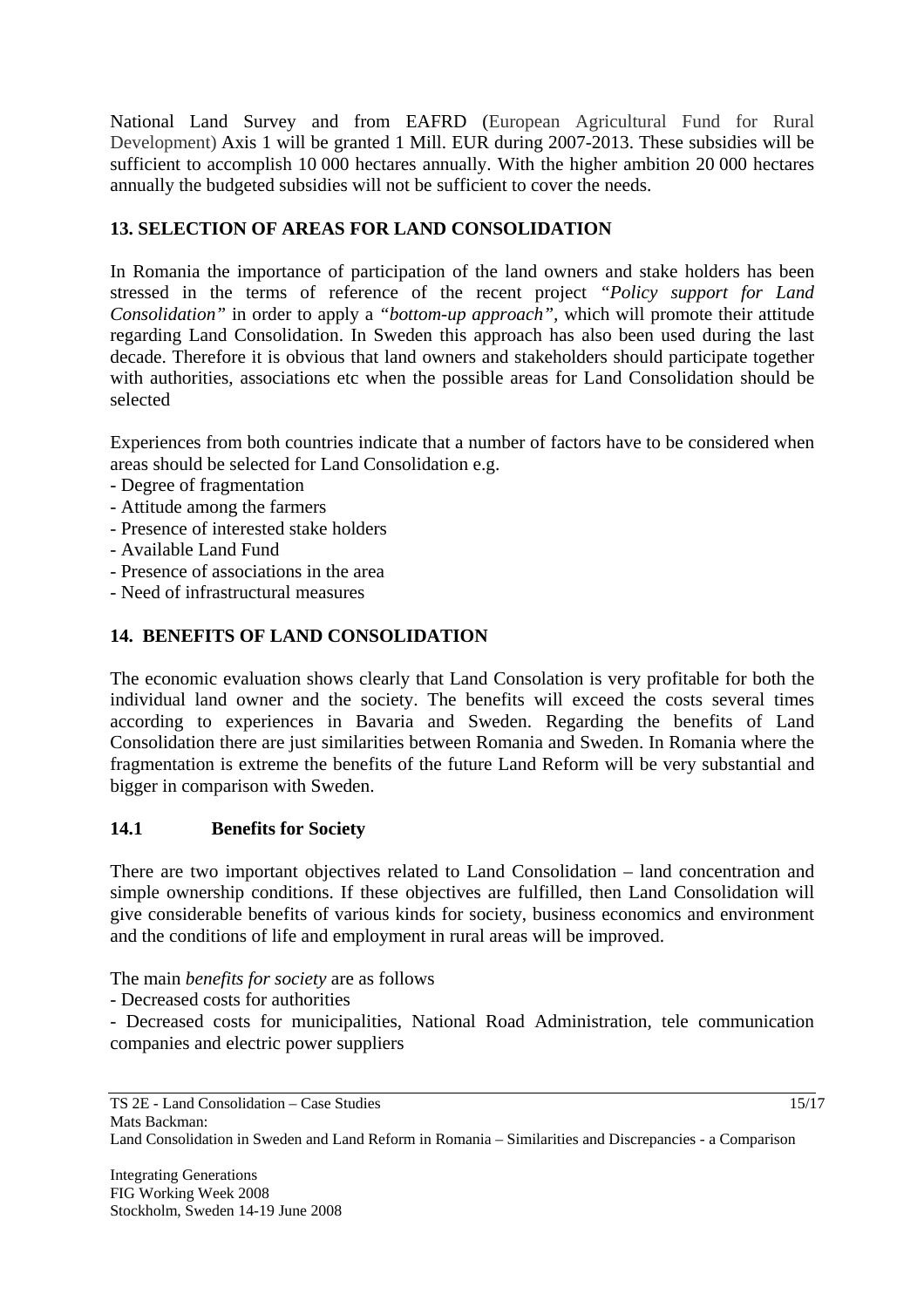- Higher quality in the Cadastral Registers (which includes the Cadastral Index Map in digital form)

- Increased activities and employment in agriculture and forestry
- Increased tax revenues

### **14-2 Benefits from a Land Owner's Point of View**

Fragmentations into properties combined with bad ownership conditions are real obstacles for the individual farmer to achieve a rational *management* in agriculture and forestry. The main commercial and economic benefits are shown in the following summary:

- Larger cultivation areas →→increased stumpage, lower costs for silviculture andagriculture

- 80 - 90 % reduction of boundary length →→ decreased costs

- Clear and secure boundaries →→less disputes

- Simple ownership conditions →→more effective management and prompter decisions.

### **15. CONCLUDING REMARKS**

The theme during FIG Working Week 2008 is *"Integrating generations"*. A Land Reform or a Land Consolidation will involve many land owners of various generations from young people to retired people. This situation is similar for both Romania and Sweden and I am sure that it is the situation in all countries where Land Consolidation is implemented. This fact offers both opportunities to learn from each other and challenges to solve contradictory views and opinions. With endurance and patience from both land owners and the staff at the cadastral offices good results will be possible to achieve. This is confirmed by numerous examples in many countries which have practiced Land Consolidation during a long time. The picture 13-1 tells you more than 1000 words – the red thick boundaries around the consolidated properties will enable a sustainable and profitable forest management mainly for the young generation. The thin white boundaries are just history.